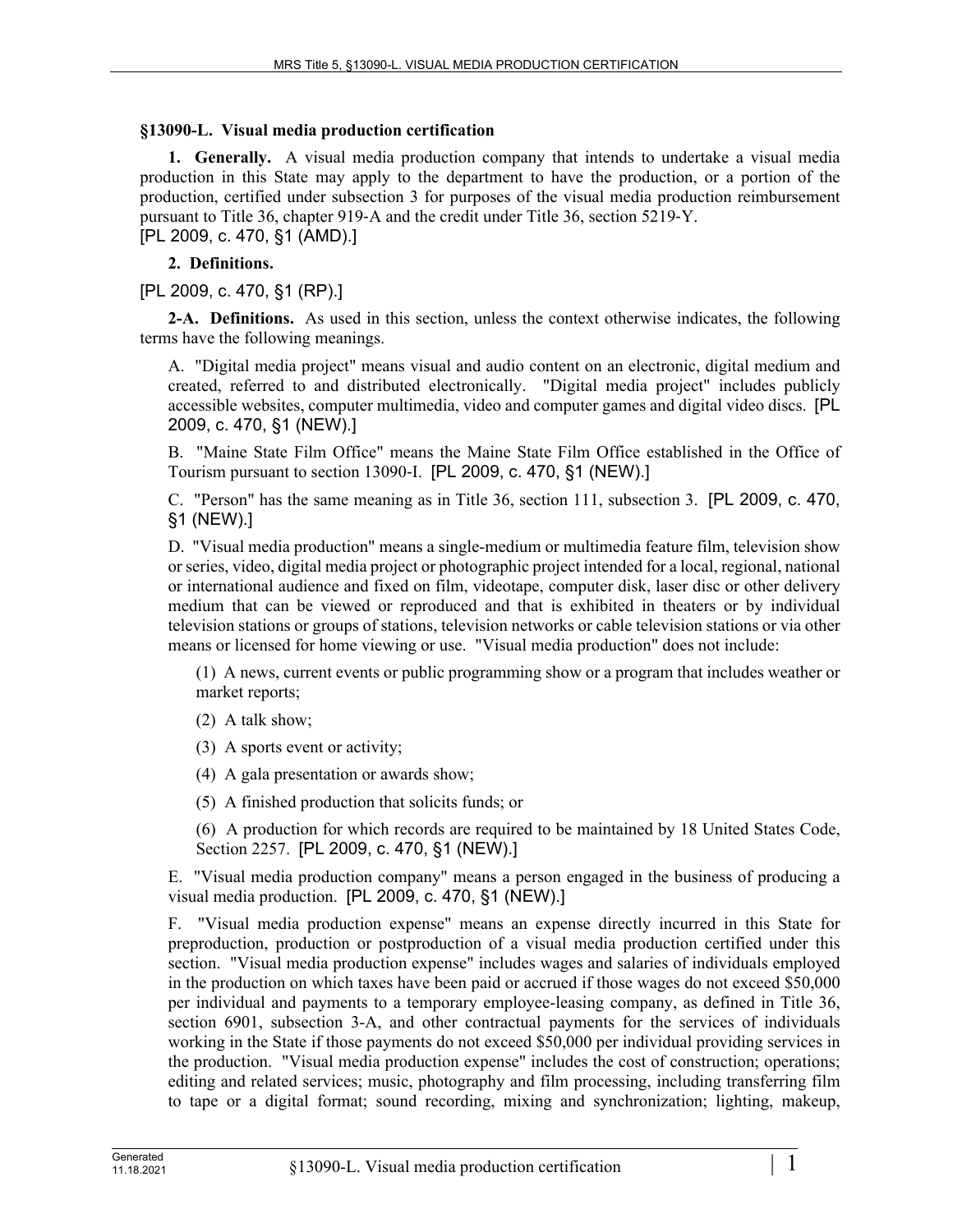wardrobe and accessories; transportation; food and lodging for cast and crew; insurance and bonding; and the rental of facilities and equipment, including location fees. "Visual media production expense" does not include expenses incurred in marketing or advertising a visual media production or in printing or disseminating a visual media production. [PL 2009, c. 470, §1 (NEW).]

[PL 2009, c. 470, §1 (NEW).]

**3. Requirements for visual media production certificate.** Applications for a visual media production certificate must be made on a form prescribed and furnished by the department. The applicant must:

A. Provide the names of the principals involved in the visual media production and contact information for them; [PL 2009, c. 470, §1 (AMD).]

B. Provide a certificate of insurance for the visual media production; [PL 2009, c. 470, §1 (AMD).]

C. Provide financial information that demonstrates that the visual media production is fully financed and that at least \$75,000 of visual media production expense will be incurred for the visual media production certified in accordance with this subsection; [PL 2009, c. 470, §1 (AMD).]

D. Provide data demonstrating that the visual media production will benefit the people of the State by increasing opportunities for employment and will strengthen the economy of the State; [PL 2009, c. 470, §1 (AMD).]

E. Agree to include, in the certified visual media production, an on-screen credit for the State of Maine. The exact wording and size of that credit must be determined in rules adopted by the Maine State Film Office and the department. The Maine State Film Office or the department may, at its discretion, exempt visual media productions from this requirement. Rules adopted pursuant to this paragraph are routine technical rules as defined in chapter 375, subchapter 2‑A; [PL 2009, c. 470, §1 (AMD).]

F. Provide evidence that the visual media production company is not owned by, affiliated with or controlled by, in whole or in part, a person that is in default on a loan made by the State or a loan guaranteed by the State; [PL 2009, c. 470, §1 (AMD).]

G. Provide any other information required by the department; and [PL 2009, c. 470, §1 (AMD).]

H. Provide a projected schedule for preproduction, production and postproduction of the visual media production that shows that the production will begin within 60 days after certification pursuant to this subsection. [PL 2009, c. 470, §1 (NEW).]

To qualify for a visual media production certificate, a visual media production company must demonstrate to the satisfaction of the commissioner that the visual media production company has met, or will meet, the requirements of this subsection. If the department determines that the applicant does not qualify for a visual media production certificate, it must inform the applicant of that determination in writing within 4 weeks of receiving the application. As soon as practicable, the department shall issue a visual media production certificate for a visual media production that qualifies. The department shall include with the certificate information regarding the tax credit report under subsection 4 and procedures for claiming reimbursement under Title 36, chapter 919-A and the credit under Title 36, section 5219-Y.

[PL 2009, c. 470, §1 (AMD).]

**4. Certified visual media production report.** No later than 4 weeks after completion of a certified visual media production, the visual media production company shall report, in a format specified by the Maine State Film Office or the department, its compliance with the requirements of subsection 3 with respect to the certified visual media production to the Maine State Film Office.